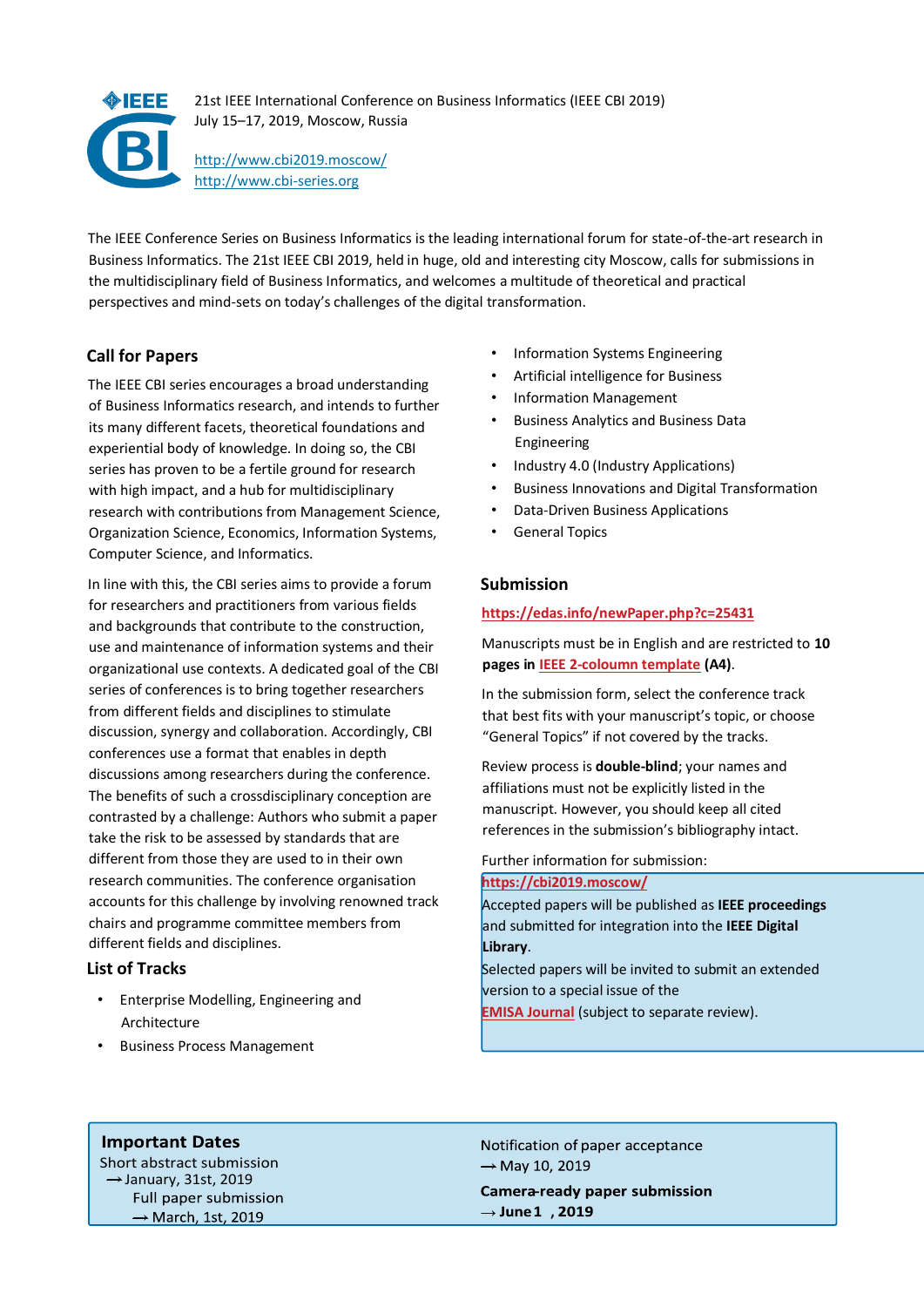# **Enterprise Modelling, Engineering and Architecture**

#### **Track Co-Chairs**

- **Peter Fettke,** Saarland University, Germany
- **Frederik Gailly,** Ghent University, Belgium

#### **Topics**

- Methods for Enterprise Modelling, Engineering and Architecture Management
- Enterprise and Business Transformation
- Business-IT Alignment
- Enterprise Architecture Management and Governance
- Languages and Tools
- Reference Models and Ontologies

### **Business Process Management**

#### **Track Co-Chairs**

- **Manfred Reichert,** University of Ulm, Germany
- **Patrick Delfmann,** University of Koblenz/Landau, Germany

#### **Topics**

- Business Process Analysis, Modelling and Execution
- Business Process Engineering and Reengineering
- Discovery of Business Processes
- Similarity and Variability of Business Processes
- Multi-Perspective Business Process Modelling
- Social / Actor-driven BPM
- Compliance of Business Processes
- Monitoring of Business Processes
- Quality of Business Processes
- Quality of Business Process Models
- Evaluation Approaches for Process Modelling Methods
- Robotic Process Automation
- Blockchain-based Process Monitoring
- Predictive Business Process Monitoring

# **Information Systems Engineering**

#### **Track Co-Chairs**

• **Barbara Weber,** TU Denmark, Denmark

• **Arnon Sturm,** Ben Gurion University of Negev, Israel

#### **Topics**

- Requirements Engineering
- Method Engineering
- Software Testing
- Information Security and Risk
- Human-Computer Interaction
- Social Computing and Social Network Analysis
- User-Centred Approaches
- Collaborative Computing
- Model-driven approaches to IS engineering
- Domain Specific Models and Languages
- IS Engineering in the Public Domain
- Empirical Approaches to IS Engineering

# **Artificial Intelligence for Business**

#### **Track Co-Chairs**

- **Jos van Hillegersberg**, University of Twente, Netherlands
- **Carsten Felden**, University of Resources Freiberg, Germany

#### **Topics**

- Ranking and prediction algorithms
- Business value of recommendation and retrieval systems
- Evaluation of recommendation, personalization and retrieval systems
- Conversational and interactive approaches
- Knowledge-based techniques
- Group recommendations
- Case studies and novel application domains

# **Information Management**

#### **Track Co-Chairs**

- **Alexander Boukhanovsky,** ITMO, Russia
- **Ilias O. Pappas,** Norwegian University of Science and Technology, Norway

#### **Topics**

- IT Strategy and Business/IT Alignment
- IT Management in the Digital Age
- IT Governance, Risk, and Compliance
- IT Organization and Agile IT Setups
- Enterprise Architecture Management
- Project and Project Portfolio Management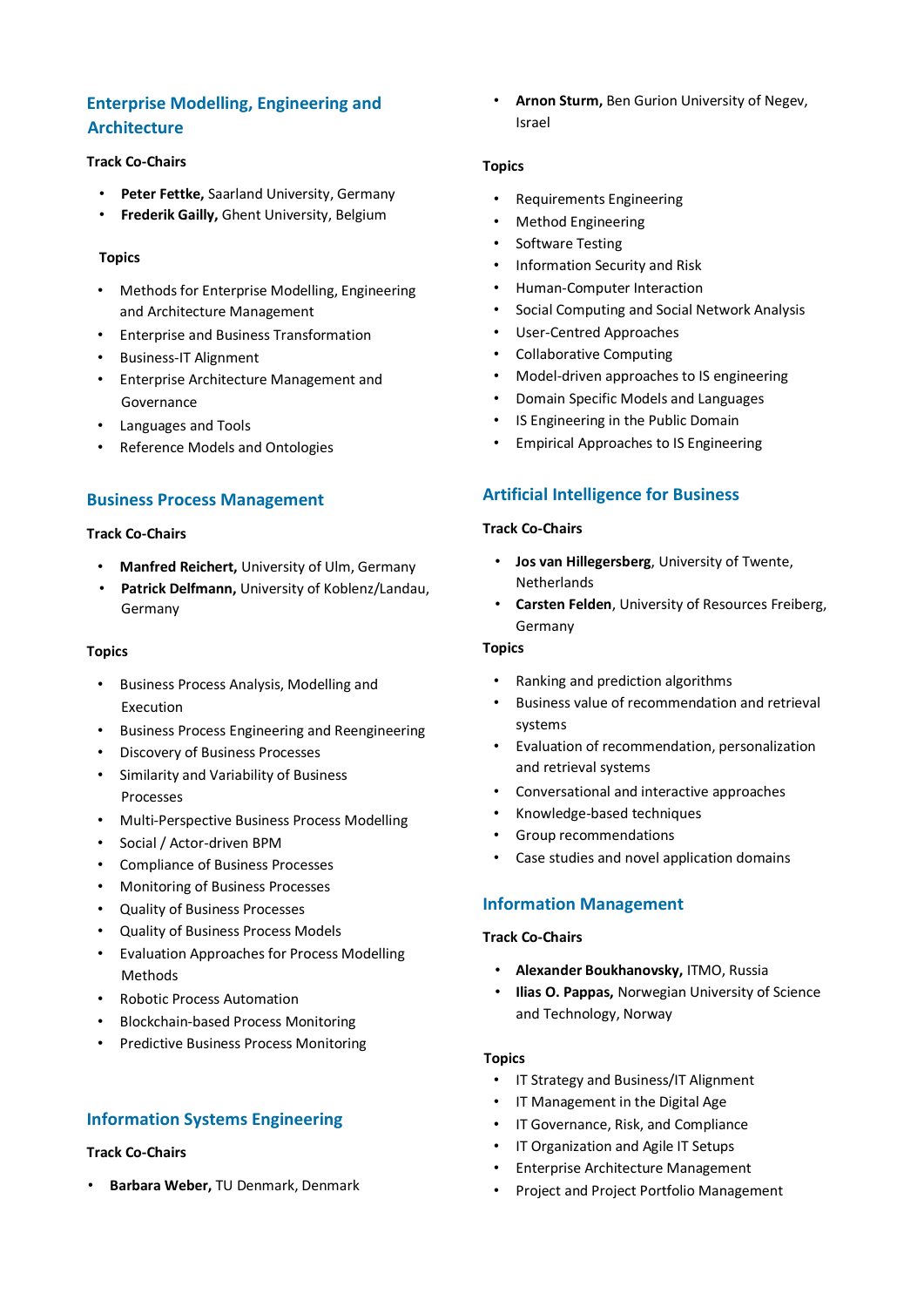- IT Sourcing and Cloud Computing
- IT Performance Measurement and Value of IT
- IT Innovation Management
- Innovative Models and Tools for Strategic IT Management
- Big Data Infrastructure
- Big Data Governance
- Metadata Governance
- Data Quality Strategies

# **Business Analytics and Business Data Engineering**

#### **Track Co-Chairs**

• **Antonio Cordella,** LSE, UK **Christian Grimme,** Westfälische Wilhelms-Universität Münster, Germany

#### **Topics**

- Business Intelligence
- Advanced analytics, prediction, causal forecasting, and visualization
- Big data veracity and quality, uncertainty and risk management
- Business data integration
- Business models for innovative use of big data
- Corporate Knowledge Management
- Decision making, forecasting, and fraud detection using big data
- Social media analytics for business data engineering
- Decision Support Systems
- Knowledge Management
- Information and Value Management
- Open Data
- Innovative Applications of Business Intelligence, Business Analytics and Big Data
- Strategic Management of Business Intelligence, Business Analytics and Big Data

# **Industry 4.0 (Industry Applications)**

### **Track Co-Chairs**

- **Daniel Beverungen,** University of Paderborn, Germany
- **Christian Janiesch,** University of Würzburg, Germany

#### **Topics**

- I4.0 Architectures
- Enterprise Interoperability and Integration
- Modelling Languages for I4.0
- Managing Evolution and Variability
- Business Intelligence and Data Analytics for I4.0
- Web Technologies for I4.0
- Interoperability of Legacy Systems
- DevOps for Production Systems
- Decision Support for Design-time and Run-time
- Human-Machine Interactions in I4.0
- Empirical studies: Case Studies, Experience Reports, Experiments, …

# **Business Innovations and Digital Transformation**

### **Track Co-Chairs**

- **Dirk Meissner,** HSE, Russia
- **Juliana Sutanto,** LUMS, UK

#### **Topics**

- Approaches to leveraging digital technologies for service innovation and competitive advantage
- Integrating business models with enterprise models
- Interaction between business model innovation and service innovation
- Theories, methods and tools for designing innovation in business models and services
- Digital transformation and disruptive business innovation
- Technology-enabled new business models
- Challenges in digital transformation

# **Data-Driven Business Applications**

#### **Track Co-Chairs**

- **Jeffrey Parsons**, University of Newfoundland, Canada
- **Martin Matzner,** University of Erlangen-Nürnberg, Germany

#### **Topics**

- Data-centric business models
- Business Value Creation from Big Data
- Big Data as a Service
- Consumerization of Big Data Analysis
- Big Data Analytics for Small Business Enterprises (SMEs)